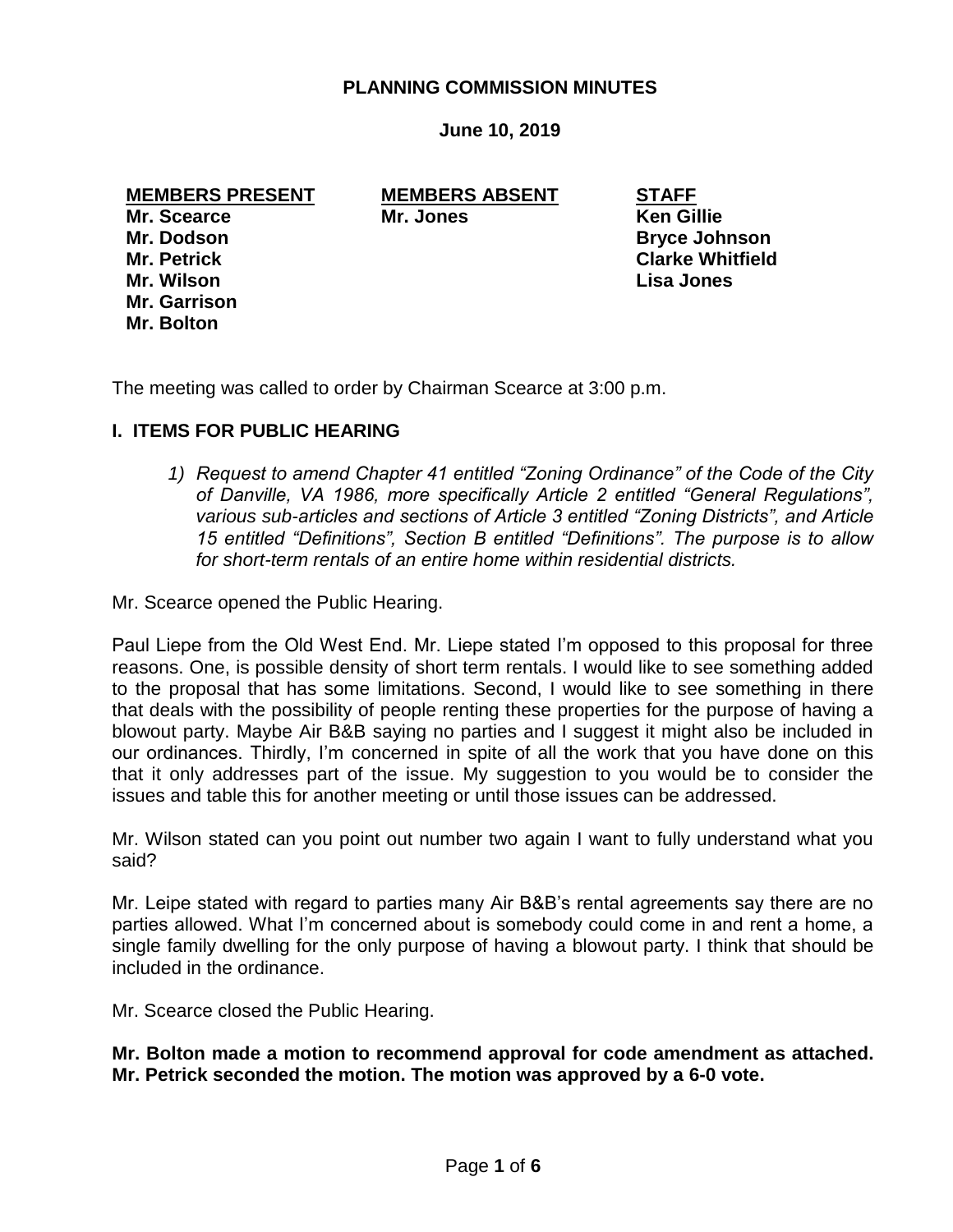**Mr. Bolton made a motion to recommend City Council to review the taxes and registration fees. Mr. Garrison seconded the motion. The motion was approved by a 6-0 vote.**

*2) Special Use Permit application PLSUP 20190000161, filed by Barry Davis requesting a Special Use Permit for a short-term rental of an entire home in accordance with Article 3.E, Section C, Item 29 of the Code of the City of Danville, Virginia 1986 as amended at 500 Plum St., otherwise known as Grid 2710, Block 006, Parcels 000007 and 000008 of the City of Danville, Virginia Zoning District Map. The applicant is proposing to develop a house to rent on Airbnb.*

Mr. Scearce opened the Public Hearing.

Present on behalf of this request was R.J. Lackey, here to represent the landowner. I'm just here to answer any questions that you may have.

Mr. Scearce closed the Public Hearing.

# **Mr. Petrick a motion that we recommend approval of Special Use Permit PLSUP20190000161 as submitted by staff. Mr. Dodson seconded the motion. The motion was approved by a 6-0 vote.**

3) *Rezoning application PLRZ20190000196, filed by World Media Enterprises, requesting to rezone from OT-R Old Town Residential to TW-C Tobacco Warehouse District Parcel ID#s 22511 and 26632, otherwise known as Grid 2718, Block 019, Parcels 000012 and 000011 of the City of Danville, Virginia Zoning District Map. The applicant is proposing to rezone to allow for a downtown parking lot.*

Mr. Scearce opened the Public Hearing.

Present on behalf of this request was Bennis Butler. Mr. Butler stated I represent World Media Enterprises which is the parent company of the Register and Bee. Also, with me today is Mr. Kevin Todd, who is the General Manager of the Register and Bee. The two subject parcels join the Register and Bee building on the East side and front Franklin Street. The present and growing need for parking in this area is obvious with the anticipated growth. Although TW-C Zoning permits curb parking, curb parking does not always satisfy customer needs nor will curb parking satisfy demand looking forward. The area is currently on the rise with a wide variety of mixed- use businesses and residential including office, single family housing, multi- family homes, industrial, government, education, entertainment and churches. All of these are in a three block radius of the subject property. In summary, if improved the anticipated future use for parking meets a growing need. It is consistent with the City's future plans and it is complimentary to existing usages and I thank you for your consideration.

Mr. Petrick stated is this going to be free public parking is that what we are talking about?

Mr. Butler stated I'm particularly requesting lifting that restriction. We anticpated that it would be parking developed actually for the use of the facilities that presently exist now, mainly the Register and Bee building. Although it is within code as I just stated there are only twenty seven parking spaces with the Register and Bee building and that's with an occupancy of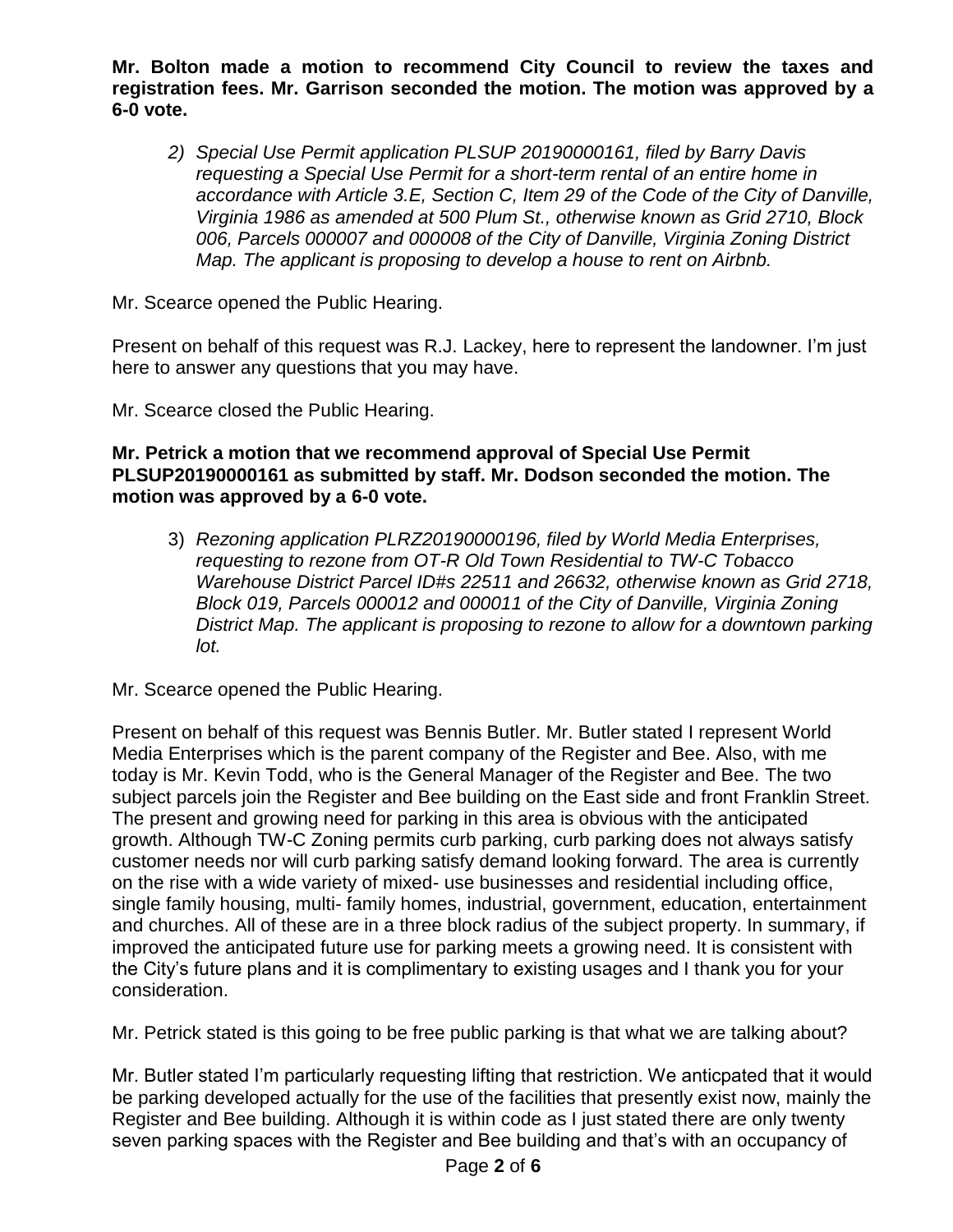25% in that building of 3600 square feet. So, you can easily see that where that building 100% occupied using the current code standard of one parking space per 300 square feet that there is a great need.

Mr. Scearce closed the Public Hearing.

# **Mr. Garrison made a motion to recommend approval of Rezoning application PLRZ20190000196. Mr. Dodson seconded the motion. The motion was approved by a 6-0 vote.**

- *4) Request to amend Chapter 41, entitled "Zoning Ordinance" of the Code of the City of Danville, VA 1986, more specifically various sections and subsections of Article 3.D entitled "NT-R, Neo-Traditional Residential District" and Article 15 entitled "Definitions". The purpose is to allow a manufactured housing pilot project.*
- *5) Rezoning application PLRZ20190000199, filed by Danville Redevelopment and Housing Authority requesting to rezone from OT-R Old Town Residential and TW-C Tobacco Warehouse Commercial to NT-R Neo-Traditional Residential District Parcel ID#s 24445, 22244, 22727, 23040, 21602, 21038, 22726, 20856, 26312, 20862, 21471, 25184, 22082, 20860, 21603, 20881, 22885, 23320, 23677, 23662, 23661, otherwise known as Grid 2713, Block 001, Parcels 000001 through 000004 and 000006 through 000012, Grid 2714, Block 001, Parcels 000001 and 000002, Grid 2714, Block 002, Parcels 000001 through 000003, Grid 2717, Block 010, Parcels 000005 through 000007, Grid 2717, Block 011, Parcels 000001 and 000003, and Grid 2718, Block 014, Parcel 000002. The applicant is proposing a planned residential development involving manufactured housing.*
- *6) Special Use Permit application PLSUP20190000208, filed by Danville Redevelopment and Housing Authority requesting a Special Use Permit for Manufactured Home Dwellings in accordance with Article 3.D, Section C, Item 18 of the Code of the City of Danville, Virginia 1986 as amended at Grid 2713, Block 001, Parcels 000001 through 000004 and 000006 through 000012, Grid 2714, Block 001, Parcels 000001 and 000002, Grid 2714, Block 002, Parcels 000001 through 000003, Grid 2717, Block 010, Parcels 000005 through 000007, Grid 2717, Block 011, Parcels 000001 and 000003, and Grid 2718, Block 014, Parcel 000002. The applicant is proposing a planned residential development involving manufactured housing.*

Mr. Scearce opened the Public Hearing.

**There was discussion among Planning Commission and Planning Staff about whether staff should investigate the matter and if a work session should be held prior to any vote on staff recommendation. Mr. Garrison recommended to postpone the matter and hold an open work session on August 5. Mr. Wilson seconded the motion. The motion was approved by a 6-0 vote.**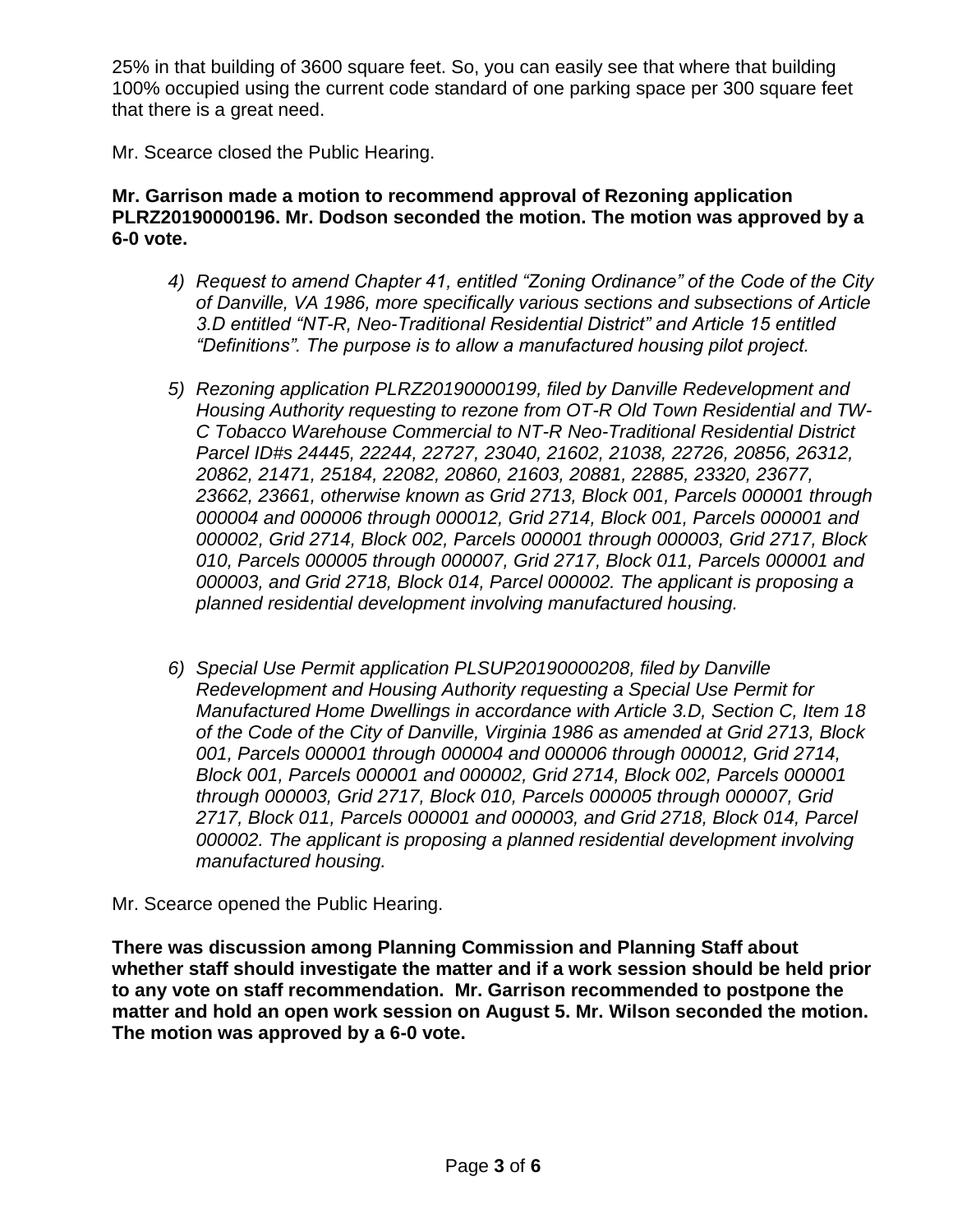*7) Rezoning application PLRZ20190000201, filed by Habitat for Humanity, requesting to rezone from N-C Neighborhood Commercial and S-R Suburban Residential to NT-R Neo-Traditional Residential District Parcel ID#s 59958 and 51032, otherwise known as Grid 2918, Block, 004, Parcels 000033 and 000018 of the City of Danville, Virginia Zoning District Map. The applicant is proposing to develop housing.*

# Mr. Scearce opened the Public Hearing.

Present on behalf of this request was Kimberly Baldridge, Executive Director for Habitat for Humanity and Christy Val affiliated Administrator. Ms. Baldridge stated obviously many folks in this room know what Habitat for Humanity is all about. Our vision of Habitat is a world where everyone has a decent place to live. So this development that we want to do just falls right along with the concept vision of Habitat not only here but worldwide as well. This affiliate has been established since 1991 and has had great success with building homes and neighborhoods. Not specifically of this nature but we have built homes in other neighborhoods and helped that neighborhood, specifically Danville Community College area as a way to increase home ownership and properties in that area. Home ownership gives people a pride of accomplishment and it gives them a sense of belonging to a neighborhood. The purpose of homes just knowing that you have something to deal with your home that you have actually put and sweated into the homes. These people partner with Habitat and we do not build these homes they are not given to people. They are actually hands on and they help us build their home. They pay a mortgage and it's a no interest mortgage. So, when St. Luke's came to Habitat aproximately about 10 years ago, this project took forth and now the vision is here and we want to take this vision and continue forth and provide this housing for not only for the City of Danville but possibly some of Pittsylvania County residents as well because it sets right on that line of Danville and Pittsylvania County.

Mr. Scearce stated what kind of housing is it?

Ms. Baldridge stated this is stick built homes and they are approximately 1050 square feet homes and they will be built on crawl spaces.

Mr. Scearce stated are they duplexes?

Ms. Baldridge stated no they are single family. They are all single family detached.

Mr. Wilson stated I can say about this because the Church that I formally pastored built about 37 of these. These are good homes and typical size.

Mr. Petrick stated I noticed on the drawing here exceptional plan you got about 8 homes on the first phase?

Ms. Baldridge stated correct so obviously phase 2 will come in when we have the funding in place to build a road. We would have to build a road currently it is wooded so we want to start with first phase. Also, to make this an even better project St. Luke's not only donated the land but they have the money to build the first home. We are ready to get this projected started as soon as possible. This will affect about 30 families this year.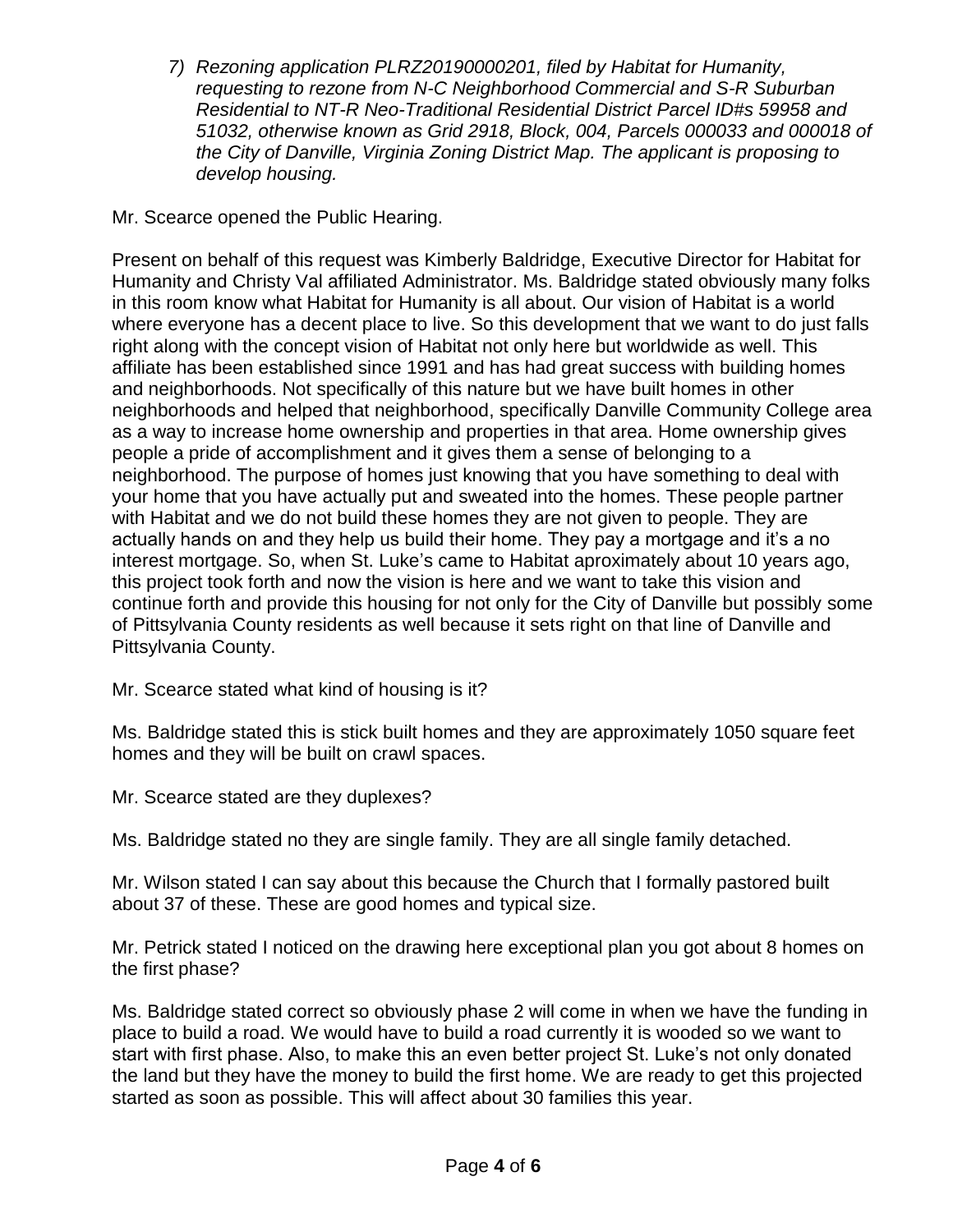Mr. Bolton stated do the property owners finance or do you give it to them with a clear deed?

Ms. Baldridge stated no we actually hold the mortgages. We have a process with Virginia Housing Development that actually services the mortgage for us but we hold the mortgages.

Mr. Bolton stated do they have choice of rooms and sizes or are they all going to be the same?

Ms. Baldridge stated they will all be the same but the colors will be different.

Ms. Val stated typically no there will be some variation of cosmetic, siding and shutters would be the variations. Some design changes so there will be a little bit of a roof line here and there. So they will not be cookie cutter exactly. They will be similar but there will be some differences.

Mr. Garrison stated the first home will be built on the existing road.

Ms. Baldridge stated yes it will be front of Seminole and Springfield.

Mr. Garrison stated so phase 2 will require a new road?

Ms. Baldridge stated correct.

Mr. Scearce stated looking at the design there looks like a creek there and it looks like there really won't have any impact on Green Acres at all? It looks like it falls down to a creek and it will be on the other side of the creek?

Mr. Sherman England resides at 334 Sandy River Drive. Mr. England stated the property that you question falls away from Seminole Drive down to the creek. The creek can't be used for anything it's really a gulley that ends in the condominiums. The condominiums are on the other side of the street.

Mr. Scearce stated I'm looking at the map here and the cul de sac at the end of Swain Drive it will not have any access from Swain drive at all.

Mr. England stated we deeded that property to them several years ago so they could build the cul de sack.

Ms. Baldridge stated that is no connection between the road and this property.

Mr. Garrett Hairston resides at 407 Swain Drive. Mr. Hairston stated I just have a couple of questions. I just have a problem with opening up that cul de sac and my understanding that it's not going over the cul de sac?

Mr. Scearce stated no it will not. Looking at the site map this project will be assessed from the other side.

Mr. Hairston stated so at this point the cul de sac is not being opened?

Ms. Baldridge stated no.